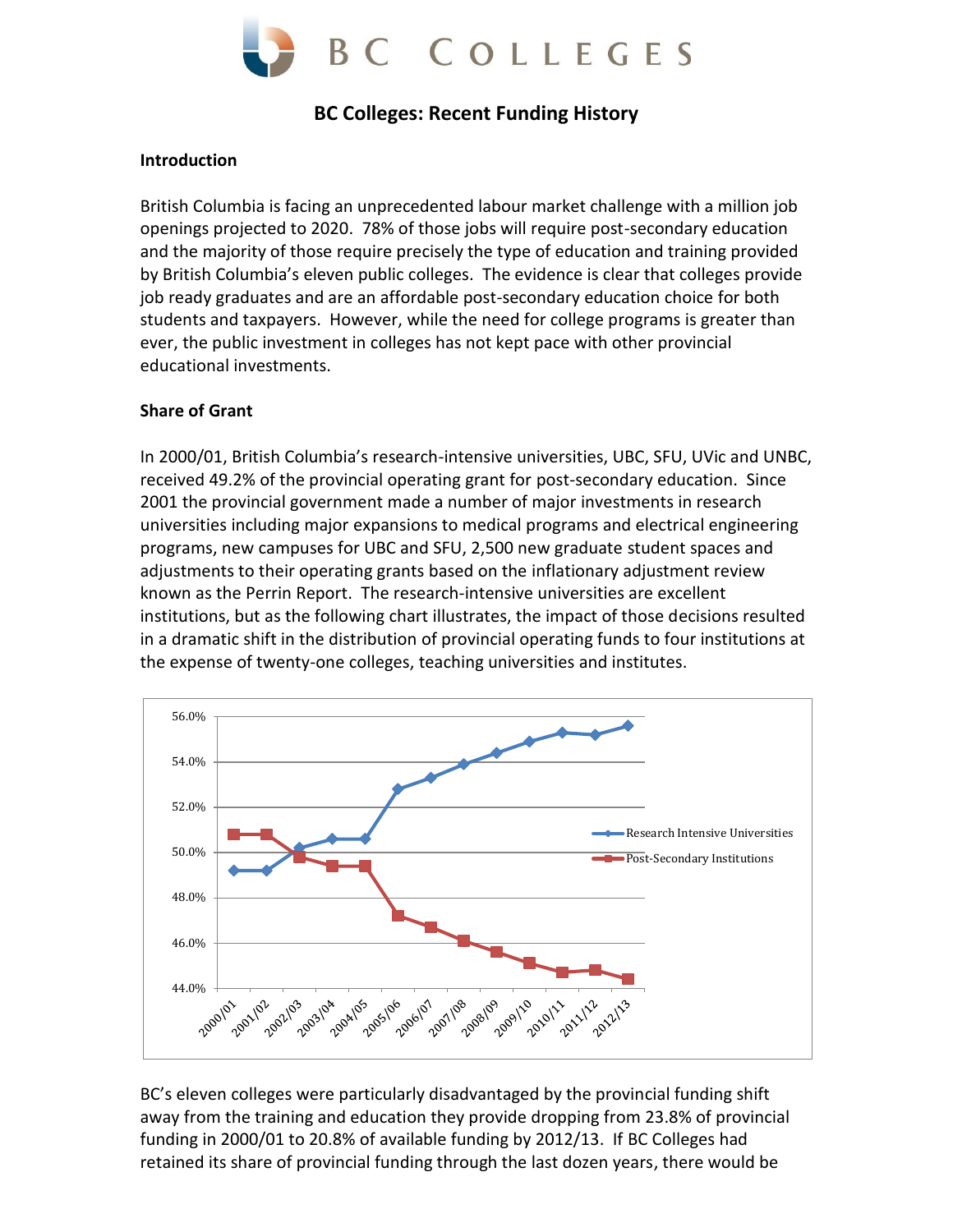approximately 5,000 additional college graduates now working and meeting critical labour market needs throughout the province.

# **Enrolment growth and funding**

Since 1983, British Columbia's funding for post-secondary education has been driven by funding formulas based on funded FTE enrolment. The Ministry sets both the number of funded FTE students for each institution and the dollars per FTE for those students. Population growth, labour market projections and FTE utilization rates are key factors determining the number of funded students at an institution. Many colleges serve large geographic areas that are sparsely populated so are disadvantaged with respect to FTE utilization rate targets that are more easily achieved in Vancouver and Victoria. The following chart demonstrates that enrolment growth since 2000/01 has been focused on the four research-intensive universities where 21,657 FTE spaces have been added compared to 4,522 FTE spaces at the eleven colleges. A more balanced approach to enrolment growth would have put British Columbia in a better position to address its skills shortages.



The emphasis on university enrolment over college enrolment contributed to the postsecondary funding shift, but the change in dollars per FTE enrolment was more significant and less explainable. Relative program costs and economy of scale factors were once a thoroughly analyzed and important driver of dollars per FTE, but since a "block funding" approach was introduced in 2002/03, the dollars per FTE for new programs have been negotiated on an ad hoc basis with inconsistent results and application across different institutions. The gap in dollars per FTE between research universities and colleges grew by 50% over 12 years from \$2,800 to \$4,200 for each FTE student space. Faculty at research universities spend much less time in the classroom than college faculty so there is historically a gap in provincial grant per student, but the widening gap does not appear to be based on any analysis that concluded the research universities were underfunded compared to colleges.